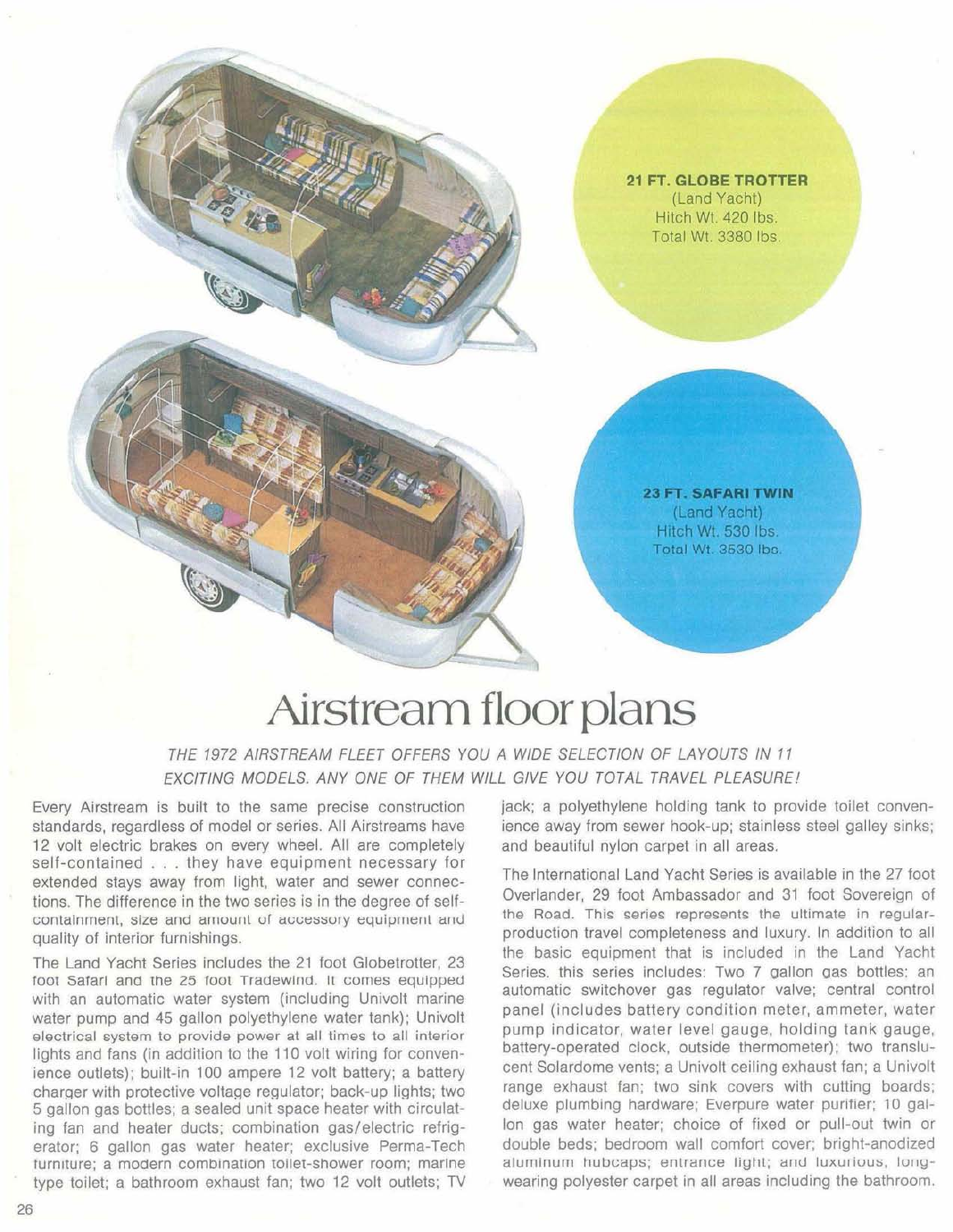

**23 FT. SAFARI DOUBLE** (Land Yacht)<br>Hitch Wt. 535 lbs. Total Wt. 3570 lbs.

## 

3

 $\mathbb{R}$ 

**26 FT. TRADE WIND TWIN** (Land Yacht) Hitch Wt. 560 Ibs. Total Wt. 4140 Ibs.

**25 FT. TRADE WIND DOUBLE** (Land Yacht) Hitoh Wt. 580 Ibo. Total Wt. 4220 lbs.

É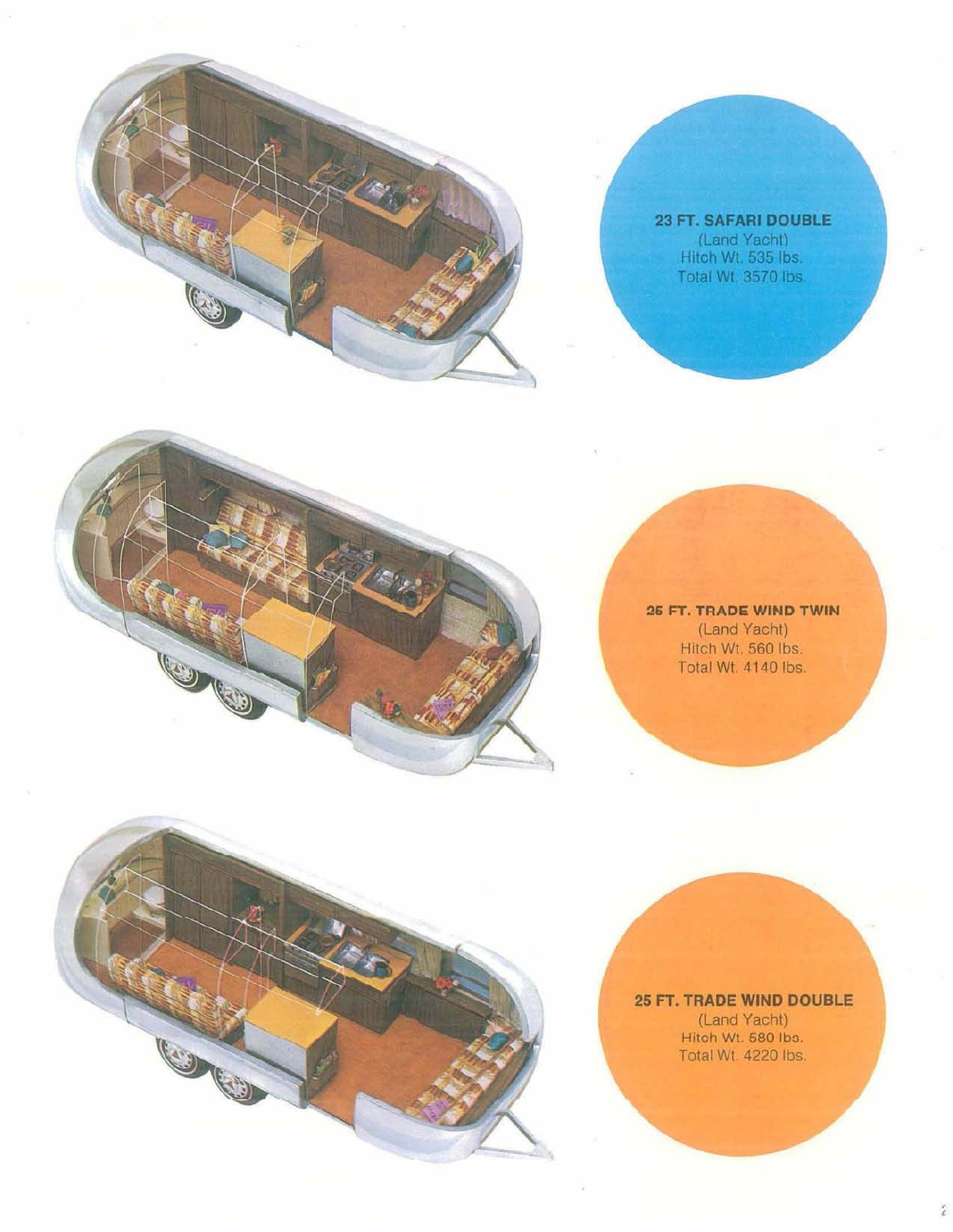

O

**CONSTRUCTION** 

**ASSIS** 

**27 FT. OVERLANDER TWIN** (International Land Yacht) Hitch Wt. 540 Ibs Total Wt. 4570 Ibs.

**27 FT. OVERLANDER DOUBLE** (International Land Yacht) Hitch WI. 480 Ibs. Total Wt. 4510 Ibs.

**29 FT. AMBASSADOR TWIN** (International Land Yacht) Hitch Wt. 540 Ibs. Total Wt. 4825 Ibs.